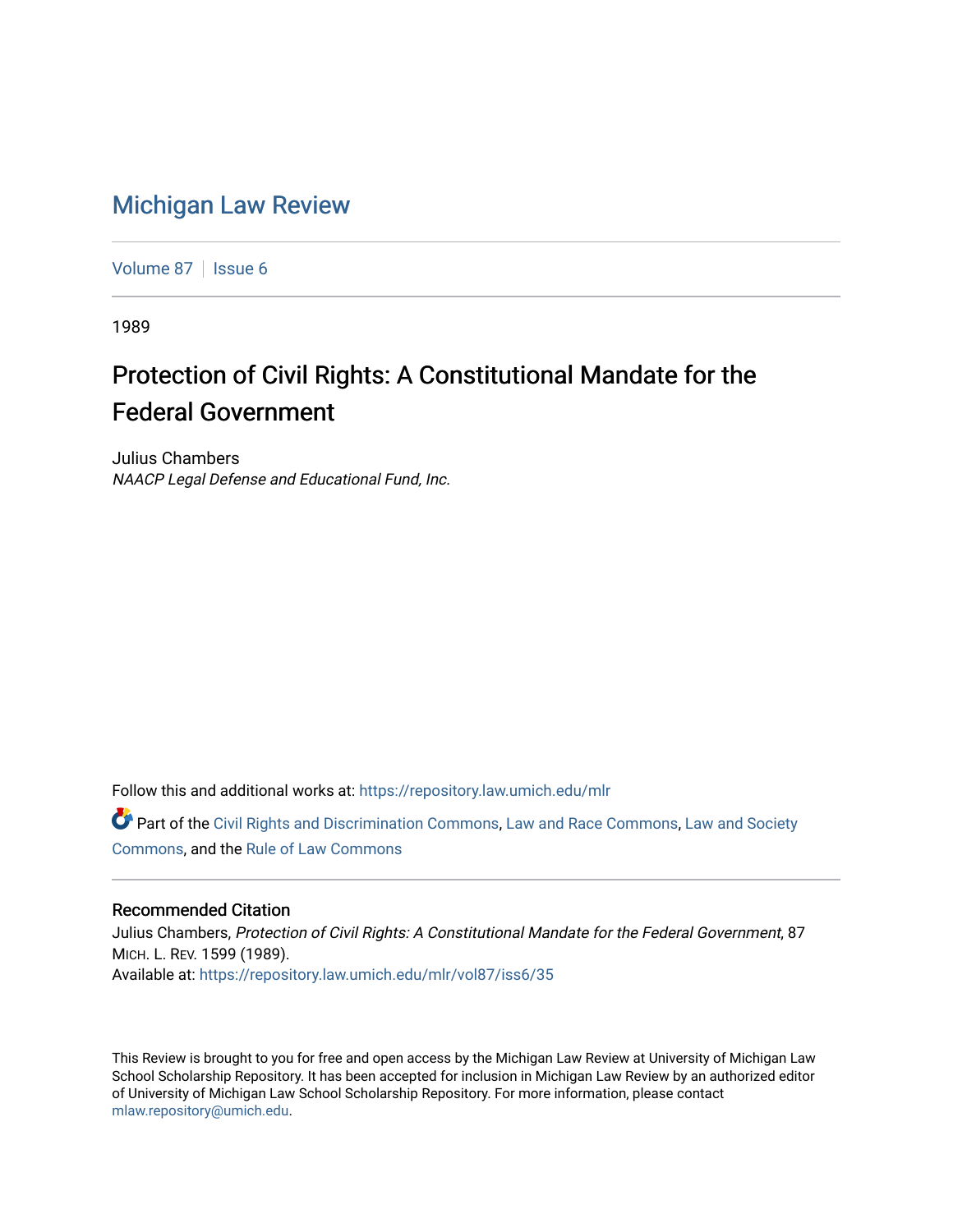### **PROTECTION OF CIVIL RIGHTS: A CONSTITUTIONAL MANDATE FOR THE FEDERAL GOVERNMENT**

### *Julius Chambers\**

FEDERAL LAW AND SOUTHERN ORDER: RACIAL VIOLENCE AND CONSTITUTIONAL CONFLICT IN THE *POST-BROWN* SOUTH. By *Michal Belknap.* Athens: University of Georgia Press. 1987. Pp. xv, 387. \$35.

[T]he Southern states have made their policy clear. States' rights, they say in effect, include the right to abrogate power when it involves distasteful responsibilities, even to the Constitution of the United States, its amendments, and its judicial interpretation. So the power and the responsibility return by default to the federal government. It is up to all branches of the central government to accept the challenge.

Martin Luther King, Jr., 1958.<sup>1</sup>

With these words, Martin Luther King, Jr. implored the federal government to safeguard the constitutional rights of its citizenry. Since the Reconstruction era, Whites had lynched, murdered, and terrorized Blacks in order to maintain a system of racial segregation and domination. King believed aggressive federal leadership was necessary to protect the black population against further violation of its civil rights and to overcome the often violent forms of resistance to change in the South.2

In *Federal Law and Southern Order,* Michal Belknap suggests contrary conclusions. Belknap argues first that federal intervention in the 1960s played but a minor part in the cessation of anti-civil rights terror. He specifically discounts the impact of United States Justice Department prosecutions in the *Price*<sup>3</sup> and *Guest*<sup>4</sup> cases and the passage

4. United States v. Guest, 383 U.S. 745 (1966). Two klansmen accused of murdering black

<sup>\*</sup> Director-Counsel, NAACP Legal Defense and Educational Fund, Inc. B.A. 1958, North Carolina College; M.A. (History) 1959, University of Michigan; J.D. 1962, University of North Carolina; LL.M. 1963, Columbia University. - Ed.

Special thanks to Marianne Engelman for her contribution.

<sup>1.</sup> M.L. KING, STRIDE TOWARD FREEDOM 198 (1958).

<sup>2.</sup> *Id.* 

<sup>3.</sup> United States v. Price, 383 U.S. 787 (1966). Deputy Sheriff Cecil Price and seventeen others were indicted under a federal criminal statute for willfully denying three civil rights workers their right to due process under the fourteenth amendment. James Chaney, Michael Schwerner, and Andrew Goodman had been traveling from Meridian to Philadelphia, Mississippi, when they were stopped, assaulted, and brutally killed. Subsequent to the Supreme Court decision in the case, which found sufficient state involvement to justify conviction under 18 U.S.C. § 242 (1964), defendants were found guilty and received sentences of three to ten years.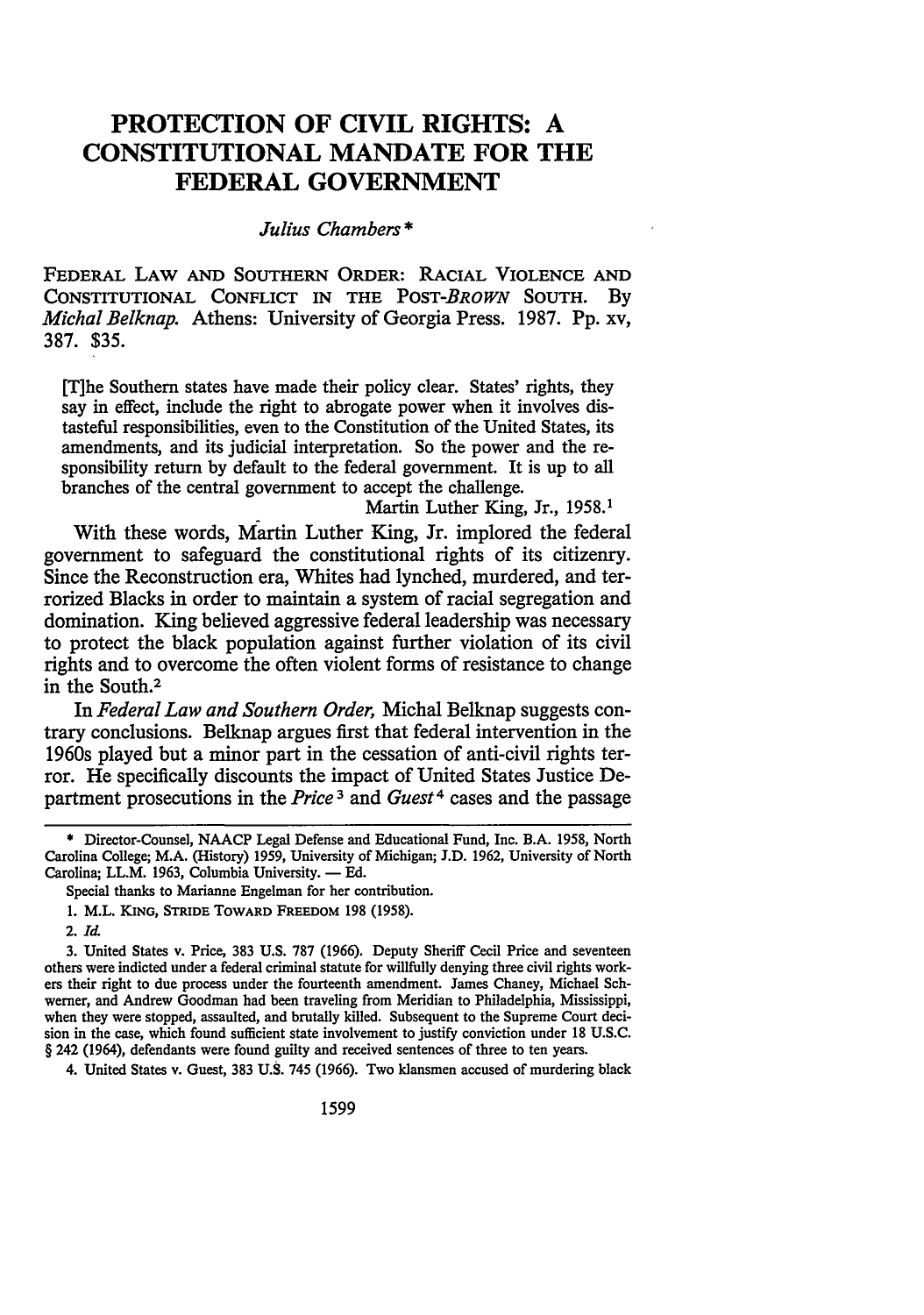of the Civil Rights Act of 1968.<sup>5</sup> Instead, Belknap attributes decreased racial violence to restraints imposed by Southern political culture. "Fearful of a breakdown of law and order in their communities," Belknap writes, "southerners had themselves assumed responsibility for controlling and punishing racist violence" (p. 229). In making these arguments, Belknap underrates the federal government's vital role in securing civil rights in the South.<sup>6</sup> The national government's retreat from civil rights enforcement following Reconstruction and relinquishment of responsibility to state and local officials led to lawlessness, lynching, and the entrenchment of segregation.7 Only when the federal judiciary, Congress, and the Justice Department began to actively protect civil rights was progress made in combatting racial violence and discrimination.<sup>8</sup>

Belknap further contends that constitutionally required principles of federalism precluded the national government from effective civil rights enforcement. Despite calls throughout the 1950s and early

Belknap credits the Supreme Court decisions in *Price* and *Guest* with clarifying the potential powers of the national government, but devalues the significance of these legal developments to progress in the South. Belknap offered a similar argument in an earlier article, *The Legal Legacy of Lemuel Penn, 25* HOWARD L.J. 467 (1982). According to Belknap, Penn's death led to a federal apparatus better equipped to handle civil rights violations. Belknap argued, however, that increased federal capabilities were anachronistic by the late 1960s because changes in South· em attitudes largely eliminated the need for national involvement. For an opposing view of the importance of *Price* and *Guest,* see M. BERRY, BLACK REsISTANCE/WHITE LAW: A HISTORY OF CONSTITUTIONAL RACISM IN AMERICA 200-04 (1971).

In addition, Belknap's assessment of the *Price* and *Guest* decisions conflicts with his central theme, that those who argued that constitutional principles of federalism limited the authority of the national government to intervene in the South have been vindicated. Belknap fails to resolve this contradiction. For a more complete discussion of the tension between Belknap's argument for the vindication of restricted federal authority and his uncritical treatment of the articulation and exercise of federal power to enforce civil rights, see *infra* note 18.

*5.* Pub. L. No. 90-284, Title I, § lOl(a), 82 Stat. 73 (1968) (codified as amended at 18 U.S.C. § 245) (criminal statute that prohibited any individual, whether acting under authority of law or not, from interfering with the exercise of the right to vote or the right to participate in activities administered by the United States government).

6. This review does not intend to address fully the impact of internal, cultural constraints on the transformation of race relations. Nevertheless, Belknap's argument that white southerners themselves curtailed violence out of concern for law and order is not persuasive. Belknap's dis· cussion provides no account for why law and order concerns emerged in the mid-1960s and had not prevented racial violence at earlier times. Without explanation, he downplays the influence of federal intervention, the civil rights movement, and the pressure of national attention. Pp. 229-51. National pressure and even force were necessary to achieve state acceptance of civil rights enforcement responsibilities, as well as citizen respect for and compliance with the pronouncements of the United States Supreme Court in the area of race relations.

7. *See generally* M. BERRY, *supra* note 4, at 103-73.

8. For a discussion of the progress made in civil rights enforcement in the twentieth century, see *infra* notes 60-66 and accompanying text.

educator Lemuel Penn were prosecuted under federal civil rights law after they were acquitted in state court. The Supreme Court reversed a district court dismissal of charges of conspiracy to interfere with the exercise of a right secured by the Constitution or laws of the United States. As Belknap indicates, the *Price* and *Guest* decisions removed all doubt about whether the Justice Department possessed the legal authority to prosecute perpetrators of anti·civil rights violence. P. 183.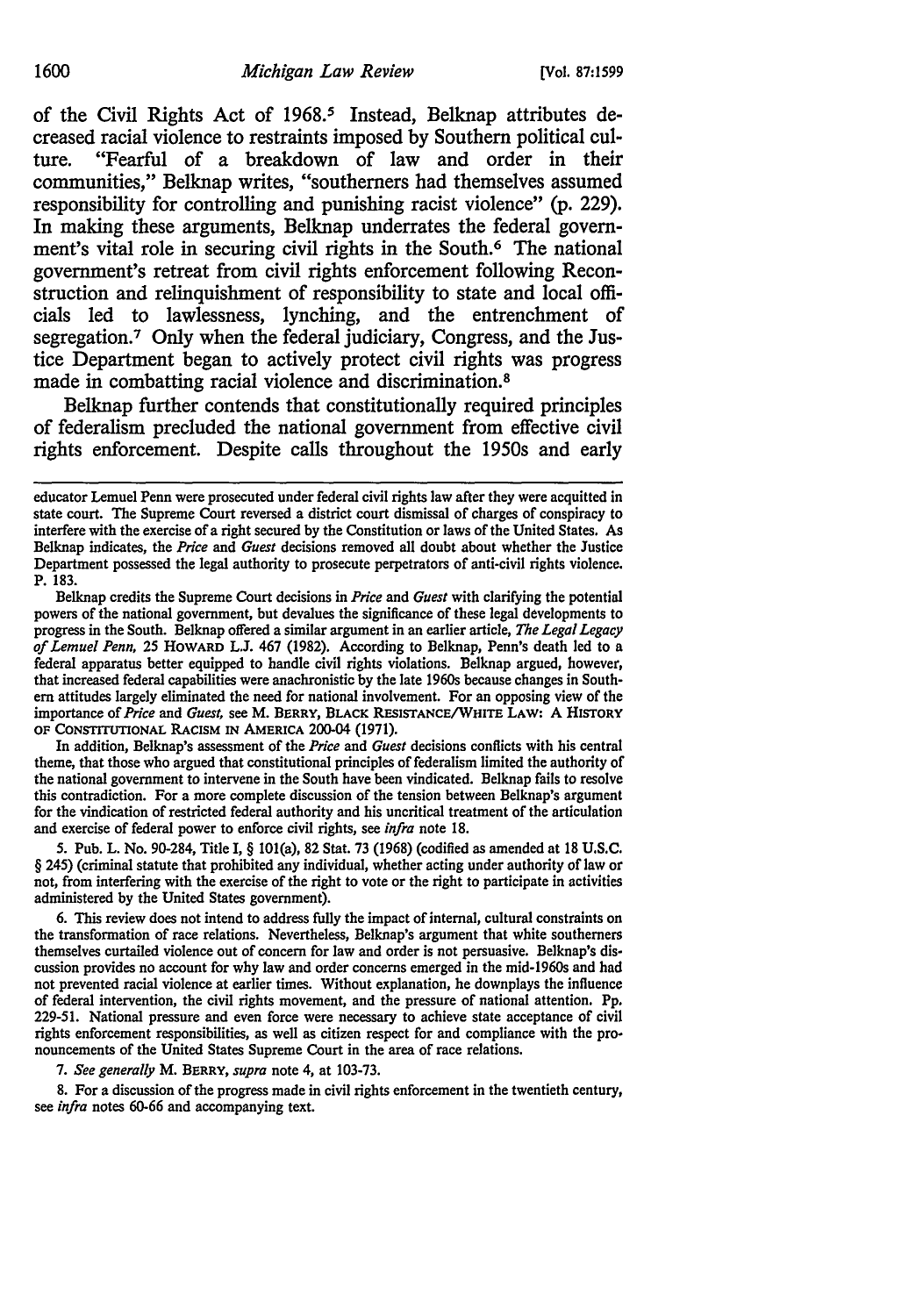1960s for federal protection by leaders such as Dr. King, and despite explicit refusals by state authorities to comply with constitutional guarantees of equal protection,9 federal officials were reluctant to act. The national government, writes Belknap, was paralyzed by the belief that under federalist precepts law enforcement responsibility rested with the states.<sup>10</sup> Although he criticizes successive administrations for using federalism as an excuse for passivity (p. 250), Belknap fails to assess the extent of the government's power to intervene and the degree to which principles of state sovereignty or autonomy limited the exercise of federal prerogatives. Belknap asserts that decreases in overt forms of racial hostility in the South vindicated the view held by Justice Department officials that the federal government could not, and should not, try to substitute for the failure of local law enforcement to safeguard civil rights (pp. ix, 250-51). Belknap thus suggests that the national government's immobility in the face of flagrant civil rights violations and state abdication of enforcement responsibility was ultimately justified.

Yet quite the opposite is true. The Constitution imposes on the federal government the obligation to ensure that the civil rights of all citizens are protected. The government's failure to act contravened this constitutional charge. The first section of this review will address the nature of the federal government's constitutional mandate to protect civil rights, focusing on its development during Reconstruction; the second section will recount how well that mandate has been fulfilled.

#### A. *The Federal Mandate to Protect Civil Rights*

Belknap treats federalism, the division of power between national and state government, as a static, rigid concept, ignoring its constitutional evolution since the eighteenth century. Without discussion of either competing conceptions of federal-state relations, or their historical development, Belknap effectively adopts a narrow, if vague, definition of federalism in general consonance with the views expressed by Burke Marshall during his tenure at the Justice Department. "There is no substitute under the federal system for the failure of local law

<sup>9.</sup> The state legislatures of Alabama, Arkansas, Florida, Georgia, Louisiana, Mississippi, South Carolina, and Virginia passed resolutions formally repudiating the Supreme Court's decisions relating to segregation and declaring their intention not to abide by desegregation orders. *See* 1 RACE RELATIONS L. REP. 437-47, 591, 753, 948 (1956); *see also* Cooper v. Aaron, 358 U.S. 1 (1958).

<sup>10.</sup> Pp. 39, 73-76, 105. For an account that contrasts with Belknap's sympathetic description of the Justice Department's dilemma, see M. BERRY, *supra* note 4, at 237. Berry dismisses the claim that principles of federalism truly constrained government officials, noting that by 1965, it "became clear that the problem had not really been a constitutional one after all; the Constitution had merely been interpreted to support the disinclination of whites to regard blacks as persons."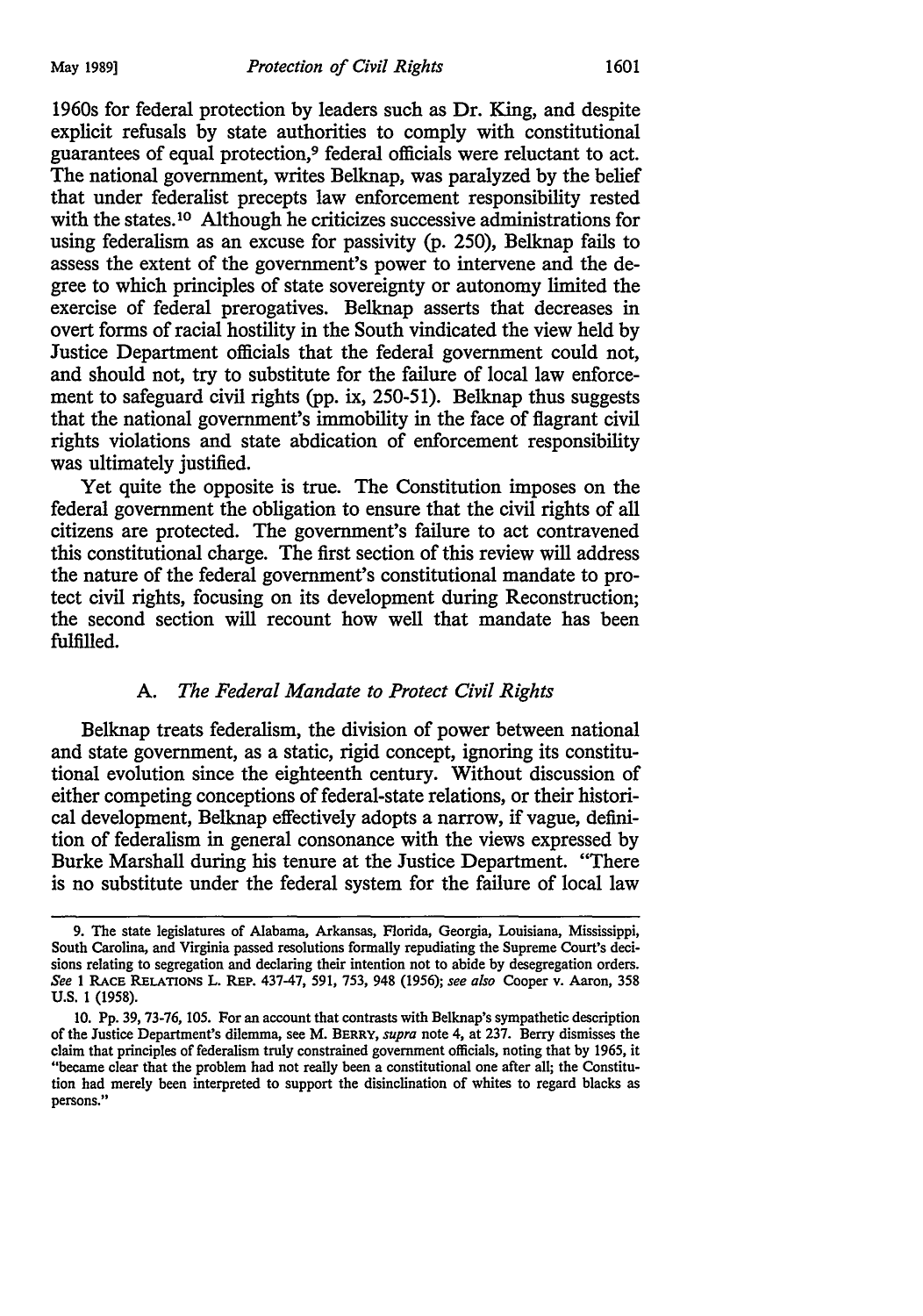enforcement responsibility," Marshall wrote in  $1964$ .<sup>11</sup> According to Belknap, Marshall's federalism not only required deference to state and local law enforcement, but deprived the national government of the powers needed to protect citizens in the face of Southern inaction (pp. 73-75). Federalism thus constituted an inflexible limit upon the powers of the national government, denying the executive branch the ability to safeguard the exercise of constitutional rights in the 1950s and 1960s. At best, federalism afforded aggrieved parties the opportunity for case-by-case vindication in federal court (pp. 74-77).

Belknap's account of federalist principles explicitly relies on what he considers to be the contemporary understanding during the 1960s (pp. xi-xii). Indeed, in the early 1960s, Burke Marshall accepted a conception of the federalist system bereft of the flexibility accorded it by Reconstruction, a conception forged in 1787 and resurrected in the service of the nation's retreat from civil rights protection after 1876.<sup>12</sup> Belknap fails to mention, however, that Marshall's restrictive idea of federal power was itself controversial. Marshall's contemporary opposition included not only activists who expected the national government to intervene to protect civil rights for reasons of morality, without due regard for the structure of government, but also those with more expansive views of federalism.<sup>13</sup>

As Belknap deftly describes, Marshall's account of the constitutional dilemma facing the Justice Department in the 1960s set federalist constraints against the need for adequate protection of civil rights. 14 Marshall believed that the division of powers required by the · Constitution compelled the national government to rely on state and local authorities to enforce the law. For the record, however, Marshall did express frustration with the Justice Department's remedial approach, which was limited to the slow and costly process of litigation.15 He felt new legislation was a necessary prerequisite to more

<sup>11.</sup> P. ix (quoting letter from Burke Marshall to Professor Russell H. Barrett, January 3, 1964).

<sup>12.</sup> *See* B. MARSHALL, FEDERALISM AND CIVIL RIGHTS (1964) [hereinafter B. MARSHALL]; Marshall, *Federal Protection of Negro Voting Rights,.* 27 LAW & CONTEMP. PRODS. 455 (1962); Marshall, *The Protest Movement and the Law,* SI VA. L. REv. 785 (1965).

<sup>13.</sup> *See* Wasserstrom, Book Review, 33 U. CHI. L. REV. 406, 410 (1966) (reviewing B. MAR-SHALL, *supra* note 12) ("The limitations [Marshall) imposes on federalism are in several respects unnecessary. And it is this that makes his book so troublesome ...• "); Comment, *Theories of Federalism and Civil Rights,* 75 YALE L.J. 1007, 1008 (1966) ("[F)ederalism is a more complex mechanism. . . . So understood, the objectives of federalism support intervention in today's deep South.").

<sup>14.</sup> P. 75; *see also* B. MARSHALL, *supra* note 12, at 81 ("Those who say that civil rights issues cut into the fabric of federalism are correct."). Belknap argues further that President Kennedy shared Marshall's conviction that federalism precluded government action: "When confronted with demands for remedial action to correct the inadequacies of southern law enforcement, the White House readily pleaded that 'the role of the Federal Government 'in our constitutional system . . . is limited.'" Pp. 173-74.

<sup>15.</sup> B. MARSHALL, *supra* note 12, at 34-38. Belknap's presentation of Marshall's point of view deemphasizes Marshall's anguish and contrasts sharply with the sentiments expressed in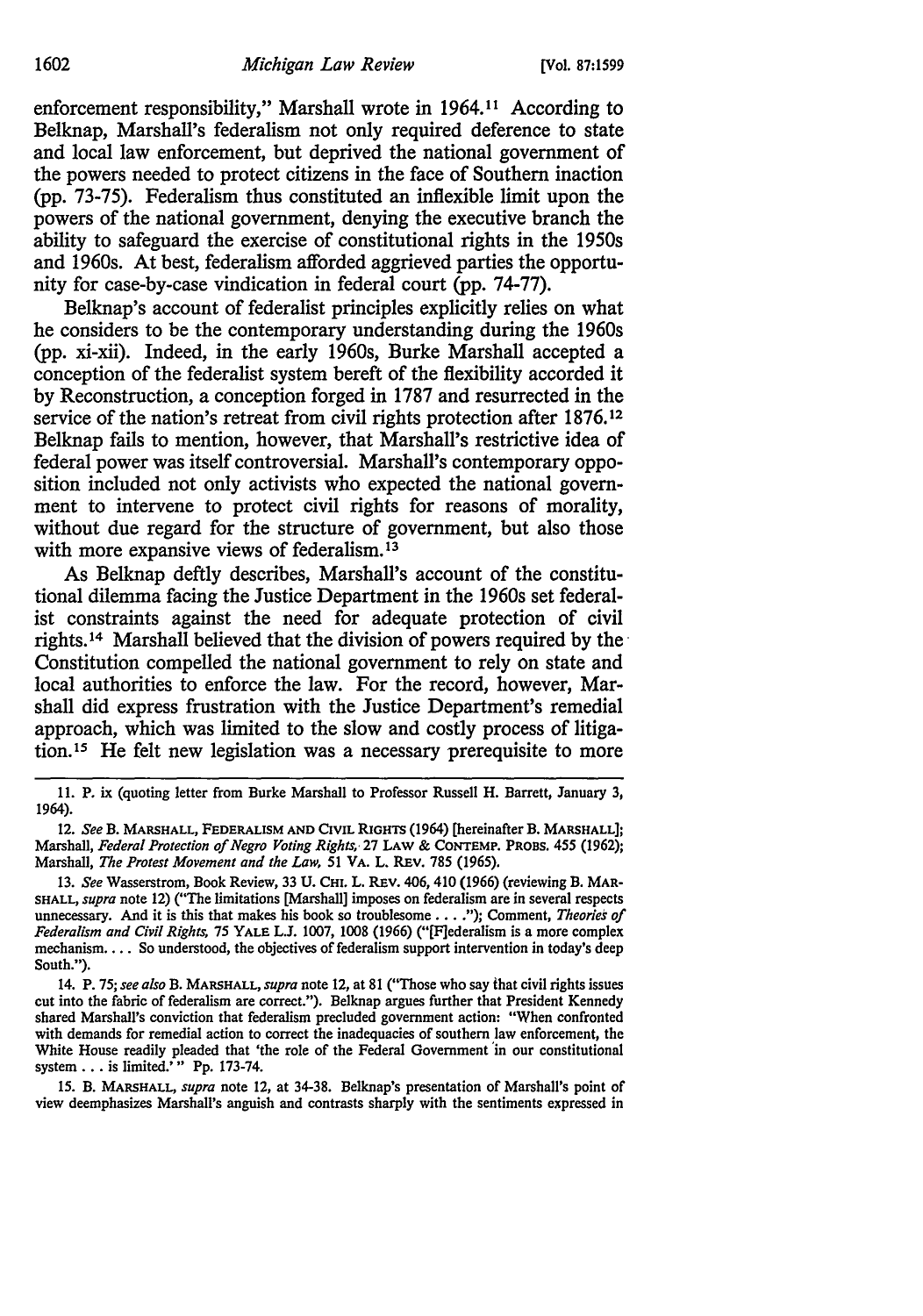extensive executive action. Yet, although Marshall conceded that some measure of enhanced federal civil rights responsibility was constitutionally permissible and that Congress was vested with the authority to enact appropriate legislation, he remained deeply disturbed by the federalism problems he considered inherent to federal intervention.16 While Marshall did not elucidate the outer boundaries of congressional power, he indicated that legislative authority was limited and that additional steps taken by the Justice Department to enforce new civil rights laws would conflict with federalist principles. <sup>17</sup>

Belknap, following Marshall, thus assumes that constitutional principles of federalism obliged the federal government to restrain from acting more forcefully to protect civil rights. 18 This construction denies federalism its rich texture and flexibility and contravenes its constitutional history. The national government was not powerless to prevent the pervasive racial violence and discrimination suffered during the 1960s. To the contrary, the three branches of the federal government had both the authority and a constitutional mandate to protect the civil rights of its citizenry.19

The Reconstruction amendments<sup>20</sup> to the Constitution revolutionized federalist precepts that had been established at the nation's found-

16. B. MARSHALL, *supra* note 12, at 39-40, 81, 83-84.

17. Pp. 126-27; *see also* B. MARSHALL, *supra* note 12, at 34-37, 72-75, 81-82.

18. While Belknap's understanding of the nature of federalism is similar to Marshall's, Belknap's book, as well as his earlier article, *The Vindication of Burke Marshall: The Southern Legal System and the Anti-Civil-Rights Violence of the 1960s,* 33 EMORY L.J. 93 (1984), attempt to evaluate the suitapility of the federalist structure to the problem posed by Southern violence. Without exploring alternative interpretations of federalist theory, Belknap at times criticizes Justice Department officials for using federalism as an excuse for inaction. P. 250. Belknap fails to resolve the tension between this implicit approval of the exercise of federal power to enforce civil rights and his endorsement of nonintervention as a constitutional principle.

Although never precisely elucidated, Belknap's federalism thus seems to allow for some greater level of legislative, and consequent executive, action than the federalist theory which he attributes to Marshall. Belknap concedes that the Constitution allocates to the federal government a measure of power to create remedies for civil rights violations. P. 250. However, he fails to delineate the outer boundaries of this constitutional authority. Furthermore, his uncritical treatment of congressional civil rights legislation and actions finally taken by the Justice Department suggests an implicit recognition that the federal government is empowered to protect the rights of its citizenry under the Constitution.

In contrast, Belknap maintains throughout the book that responsibility for the protection of civil rights rests with state and local authorities. Without resolving the underlying contradiction in bis argument, Belknap claims that, in retrospect, the Justice Department's narrow construction of the federal government's powers and reliance on state and local authorities for civil rights enforcement were vindicated.

19. For a discussion of responsibilities imposed by Reconstruction amendments, see infra notes 25-52 and accompanying text.

20. U.S CONST. amends. XIII, XIV, and XV.

Marshall's book. Belknap describes Marshall's commitment to restrictive notions of federalism as paramount. In the short run, reliance on southern institutions often meant exposing persons involved jn the civil rights movement to attack, writes Belknap, "but Marshall believed their plight was the result of a temporary breakdown in southern law enforcement which would last for only a few years." P. 74. In fact, the problem was not so easily resolved for Marshall.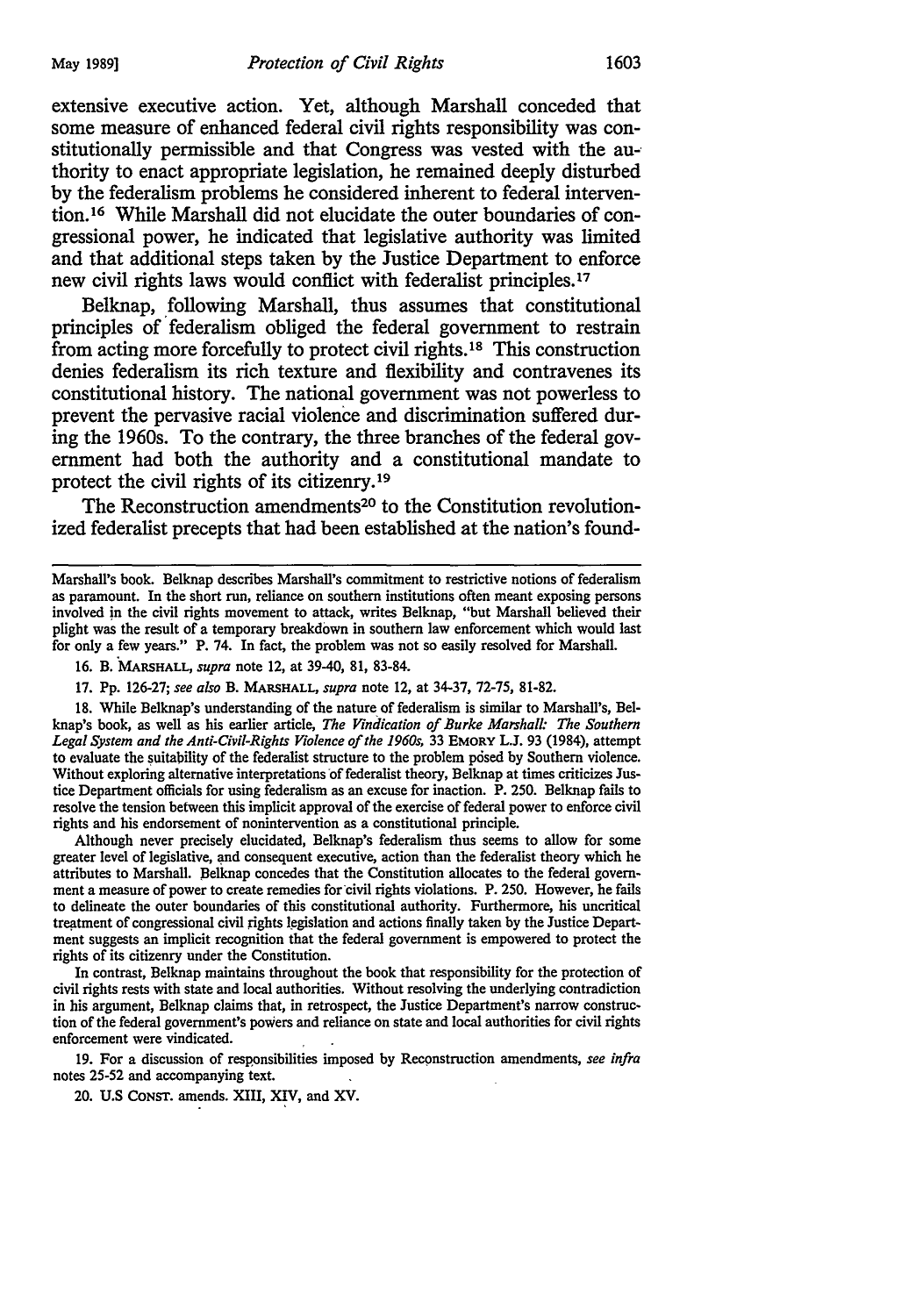ing. The dramatic events of 1860 through 1876, including the secession of the Southern states, the battles and dislocations of the Civil War, the demise of slavery, the Emancipation Proclamation, and Presidential and Radical Reconstruction, forever changed the constitutional landscape of the United States. During Reconstruction, the American people, led by the Republican Party, transcended the dayto-day discourse of normal politics and participated in a historic moment of reconstituting the nation's fundamental principles.<sup>21</sup> The thirteenth and fourteenth amendments to the Constitution created a national citizenry, defined the rights of citizenship, and authorized the national government to protect those rights.22 The American people thus constitutionally<sup>23</sup> transformed the structure of federalism.<sup>24</sup>

The framers<sup>25</sup> of the Reconstruction amendments meant to vest in the federal government the authority necessary to secure civil rights

For a discussion of the process undertaken during Reconstruction of legitimate Constitutional creation, in which the American people spoke on matters of basic principle in a particularly authoritative way, see Ackerman, *Discovering the Constitution,* 93 YALE L.J. 1013, 1049 (1983).

22. A large body of literature addresses the nature and meaning of the Reconstruction Amendments. *See, e.g.,* J. TENBROEK, EQUAL UNDER LAW (1965) (informed by abolitionist concepts, the framing of the Reconstruction Amendments incorporated national citizenship, substantive rights, and national responsibility for the protection of federal rights); H. HYMAN, A MORE PERFECT UNION: THE IMPACT OF THE CIVIL WAR AND RECONSTRUCTION ON THE CoNSTITUTION 424-29, 436, 449 (1973). Recent historical work affords new insight into the breadth of post-war constitutional change. *See, e.g.,* R. KACZOROWSKI, THE POLITICS OF JUDI· CIAL INTERPRETATION: THE FEDERAL COURTS, DEPARTMENT OF JUSTICE AND CIVIL RIGHTS, 1866-1876 (1985) (appreciation for national civil rights enforcement authority under the thirteenth and fourteenth amendments commonly shared by members of judiciary); Kaczorowski, *Revolutionary Constitutionalism in the Era of the Civil War and Reconstruction,* 61 N.Y.U. L, REV. 863 (1986) [hereinafter Kaczorowski, *Revolutionary Constitutionalism]* (framers believed in primacy of national citizenship and vested primary authority for securing civil rights in Congress); E. FONER, *supra* note 21, at 258-59 (discussing implications of the fourteenth amend· ment). *But see* Maltz, *Reconstruction Without Revolution: Republican Civil Rights Theory in the Era of the Founeenth Amendment,* 24 Hous. L. REV. 221 (1987).

23. U.S. CONST. art. V.

24. *See* J. TENBROEK, *supra* note 22, at 239 (describing fourteenth amendment as effecting "a revolution in federalism by nationalizing the natural or civil rights of *men* or citizens"); H. HY-MAN, *supra note* 22, at 467 (Reconstruction worked "profound alterations in nation-state relationships"); H. HYMAN & W. WIECEK, EQUAL JUSTICE UNDER LAW: CONSTITUTIONAL DEVELOPMENT, 1835-1875, at 386 (1982) (fourteenth amendment was "a basic alteration in our federal system") (quoting the Supreme Court in Mitchum v. *Foster,* 407 U.S. 225, 238 (1972)). *But see* Maltz, *supra* note 22.

25. This discussion of the intentions and beliefs of the framers does not constitute an endorsement of theories of judicial interpretation based on "original intent." Nevertheless, careful study of the Reconstruction era is crucial to full appreciation for the development and complexity of federalism. Returning to the historical record for information on Reconstruction is unusually important because, as Thurgood Marshall wrote in 1954, history *rewrote* and distorted the script of Reconstruction. See Marshall, Segregation and Desegregation, in II THE VOICE OF BLACK AMERICA 252 (P. Foner ed. 1975).

Neither do the words that follow create a complete portrait of the Reconstruction amendments. They are, instead, intended to outline the constitutional transformation of federalism.

<sup>21.</sup> *See generally* E. FONER, RECONSTRUCTION: AMERICA'S UNFINISHED REVOLUTION, 1863-1877 (1988) (exceptionally comprehensive history of the Reconstruction era).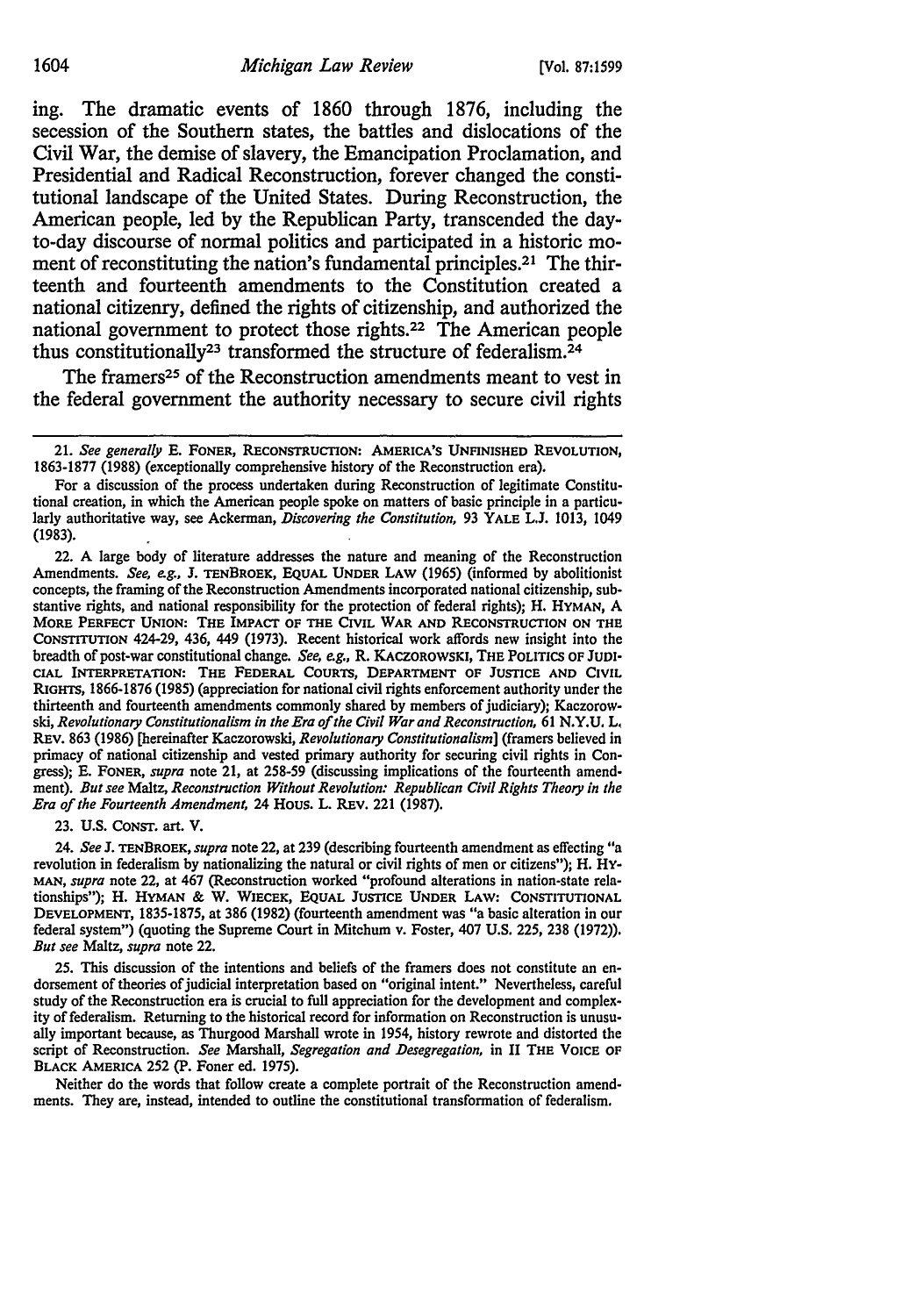and to provide federal remedies when those rights were denied. 26 Debated during the final months of the Civil War, the thirteenth amendment was intended to give constitutional sanction to the new arrangement of power between the federal government and the states. Critics of the amendment claimed that it was an unprecedented, unwarranted extension of national power.<sup>27</sup> Opponents further complained that the amendment would authorize federal intrusion both to prevent the reemergence of physical bondage and to advance the rights of the freedmen.<sup>28</sup> Indeed, advocates believed that the amendment would empower the federal government to guarantee not only the abolition of slavery but also the privileges and liberties of freedom. 29

The historical record shows that contemporaneous interpretations of the thirteenth amendment assumed that the constitutional change would authorize federal protection of civil rights. Before the thirteenth amendment was ratified, Congress considered a civil rights bill designed to nullify discriminatory laws and regulations.<sup>30</sup> Senator John Sherman of Ohio, a proponent of the bill, counselled his colleagues to postpone passage until the ratification of the thirteenth amendment.<sup>31</sup> Whereas congressional power to enforce civil rights was uncertain in 1865, the framers believed that the adoption of the thirteenth amendment would provide authority for the legislation. Referring to the pending amendment, Sherman explained, "Here is not only a guarantee of liberty to every inhabitant of the United States, but an express grant of power to Congress to secure this liberty by appropriate legislation."32 Senator Lyman Trumbull of Ohio, who had managed the thirteenth amendment in the Senate, concurred. According to Trumbull, the thirteenth amendment authorized federal protection of the rights essential to freedom.<sup>33</sup>

The thirteenth amendment encompassed more than the authoriza-

- 31. Kaczorowski, *Revolutionary Constitutionalism,. supra* note 22, at 895.
- 32. CONG. GLOBE, 39th Cong., 1st Sess., at 41 (1865).

33. *Id.* at 43. According to Trumbull, the rights essential to freedom included freedom of movement, the right to acquire and hold property, and the right to make and enforce contracts.

<sup>26.</sup> For detailed discussions of which rights were to be protected, see Jacobus tenBroek's seminal work, EQUAL UNDER LAW, *supra* note 22; Farber & Muench, *The Ideological Origins of the Fourteenth Amendment,* 1 CONST. COMMENTARY 235, 275-77 (1984). *But see* Kaczorowski, *Revolutionary Constitutionalism, supra* note 22, at 867 n.12.

<sup>27.</sup> *See* J. TENBROEK, *supra* note 22, at 160-62.

<sup>28.</sup> *Id.* at 162.

<sup>29.</sup> *Id.* at 162-73; *see also* H. HYMAN, *supra* note 22, at 429; H. HYMAN & w. WIECEK, *supra* note 24, at 402-03.

<sup>30.</sup> *See* CONG. GLOBE, 39th Cong., 1st Sess., at 39 (1865).

Proponent James Harlan, a senator from Iowa, believed that the amendment also authorized the federal government to protect against discriminatory restrictions on family relations, freedom of speech, and the right to a fair hearing in criminal proceedings. Thus while the thirteenth amendment was clearly intended to abolish the incidents of slavery, the outer contours of the rights to be protected were subject to a range of opinion. *See, e.g.,* E. FONER, *supra* note 21, at 66-67.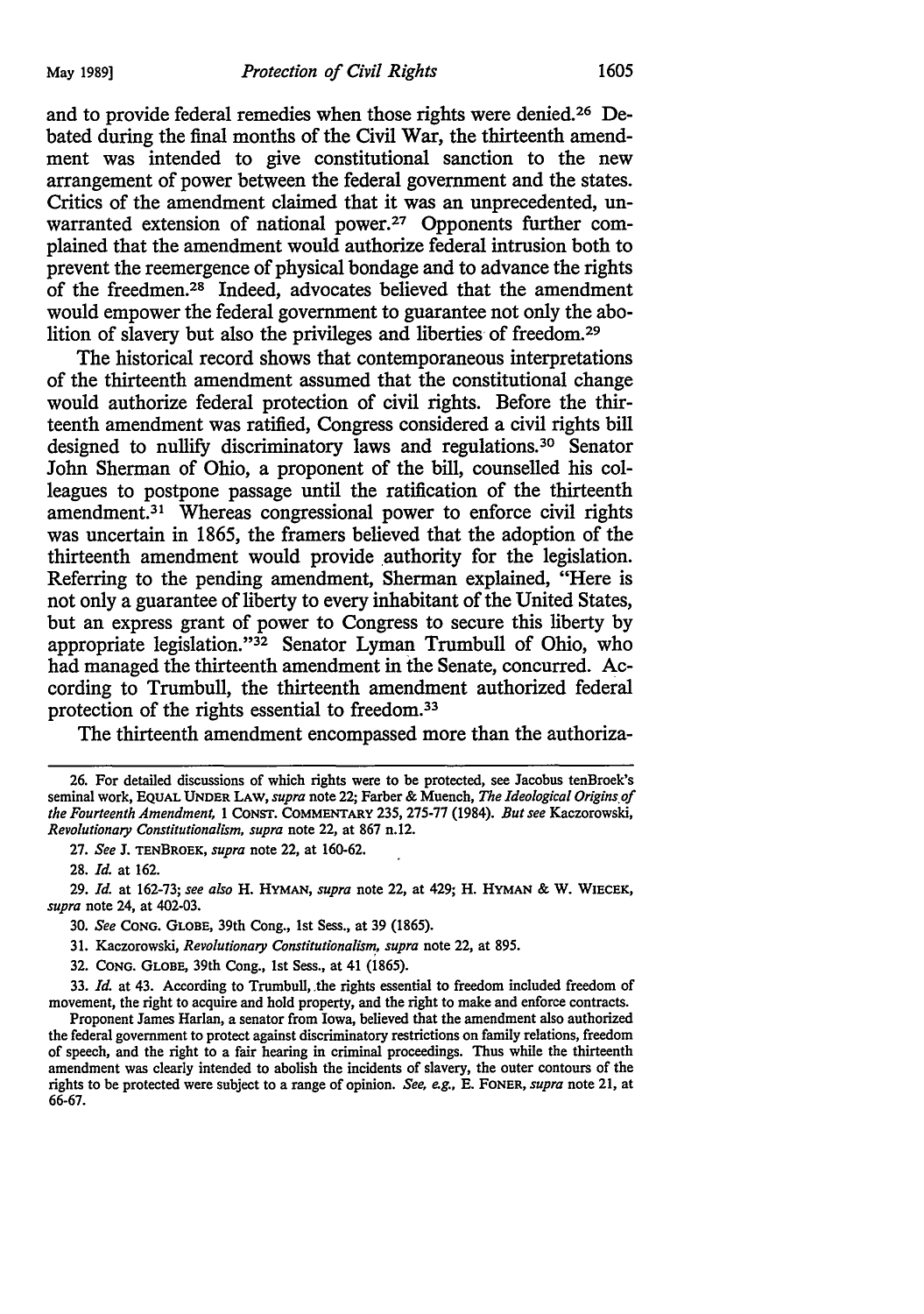tion of federal protection of civil rights. It accorded all citizens an affirmative guarantee of liberty. Congressional Republicans, generally, interpreted the thirteenth amendment's guarantee to include the rights to life, liberty, and property.34 Senator Trumbull invoked the authority granted by the thirteenth amendment in support of the subsequent civil rights bill he introduced into the Senate. Trumbull's bill, which was to become the Civil Rights Act of 1866, attempted to fulfill the promise of the new amendment.<sup>35</sup> The constitutional prohibition against slavery and involuntary servitude, Trumbull explained, "declared that all persons in the United States should be free. This measure intended to give effect to that declaration and secure to all persons within the United States practical freedom."36

The Civil Rights Act of 1866 reflected the profound change in federalism wrought by the Civil War and constitutionalized by the thirteenth amendment. 37 Congress attempted to outlaw the many forms of subjugation and discrimination, public and private. 38 Section one of the Act granted particular rights independent of state law. In addition, the Act circumscribed the states' rights to settle property, con-

34. *See* CONG. GLOBE, 39th Cong., 1st Sess., at 1780-81; *see also* Kaczorowski, *Revolutionary Constitutionalism, supra* note 22, at 898-99 n.1S6.

3S. The belief that the Civil Rights Bill was authorized by the thirteenth amendment was almost universal among influential Republicans. *See* E. FONER, *supra* note 21, at 244-4S.

36. CONG. GLOBE, 39th Cong., 1st Sess. 474 (1866).

37. *See* Kaczorowski, *Revolutionary Constitutionalism, supra* note 22, at 898-99.

38. The Supreme Court recently heard arguments on whether the Civil Rights Act of 1866 was intended to bar private acts of discrimination. *See* Patterson v. McLean Credit Union, No. 87-107 (U.S. argued Oct. 12, 1988). Until recently, the Civil Rights Act's prohibition on private racial discrimination had long been treated as settled law. In 1968, the Court held in Jones v. Alfred H. Mayer Co. that section 1 of the Act was designed "to prohibit all racial discrimination, whether or not under color of law, with respect to the rights enumerated therein - including the right to purchase or lease property." 392 U.S. 409, 436 (1968); *see also* Runyon v. McCrary, 427 U.S. 160 (1976). The legislative history of the Civil Rights Act of 1866 makes clear that Congress aimed to prohibit racially discriminatory actions by both public and private parties. In its effort to identify the problems that faced the freedman, Congress relied upon information from the Schurz Report, the hearings of the Joint Committee on Reconstruction, and letters and peti· tions. Congress repeatedly heard testimony about the abuses suffered by the freedmen at the hands of private persons. Carl Schurz, for example, reported on the often violent efforts by private citizens to re-enslave, coerce, and intimidate the freedmen. *See* Report of Carl Schurz on the States of South Carolina, Georgia, Alabama, Mississippi, and Louisiana, S. EXEC. Doc. No. 2, 39th Cong., 1st Sess., at 17, 19-20 (186S). Testimony before the Joint Committee demonstrated, in addition to the discriminatory administration of state criminal laws, the need for the Freedmen's Bureau to assure fair private employment contracts and for Union troops to prevent violations by private individuals of the property rights of those loyal to the Union. *See* Report of the Joint Comm. on Reconstruction, 39th Cong., 1st Sess., at xvii (1866). The Civil Rights Act was the embodiment of the congressional response to these reports, and was a call for federal action. The Republicans attempted to bar the effective reinstatement of a system of oppression, whether or not the perpetrators used the official machinery of the state. *See* Kohl, *The Civil Rights Act of 1866. Its Hour Come Round at Last:* Jones v. Alfred H. Mayer Co., SS VA. L. REV. 272, 28S-93 (1969). *But see* Maltz, *supra* note 22, at 221 (an act regulating private relations would have been inconsistent with the political conditions in 1866, which included a common desire to minimize the presence of the federal government); Avins, *The Civil Rights Act of 1875: Some Reflected Light on the Fourteenth Amendment and Public Accommodations,* 66 COLUM. L. REV. 873 (1966).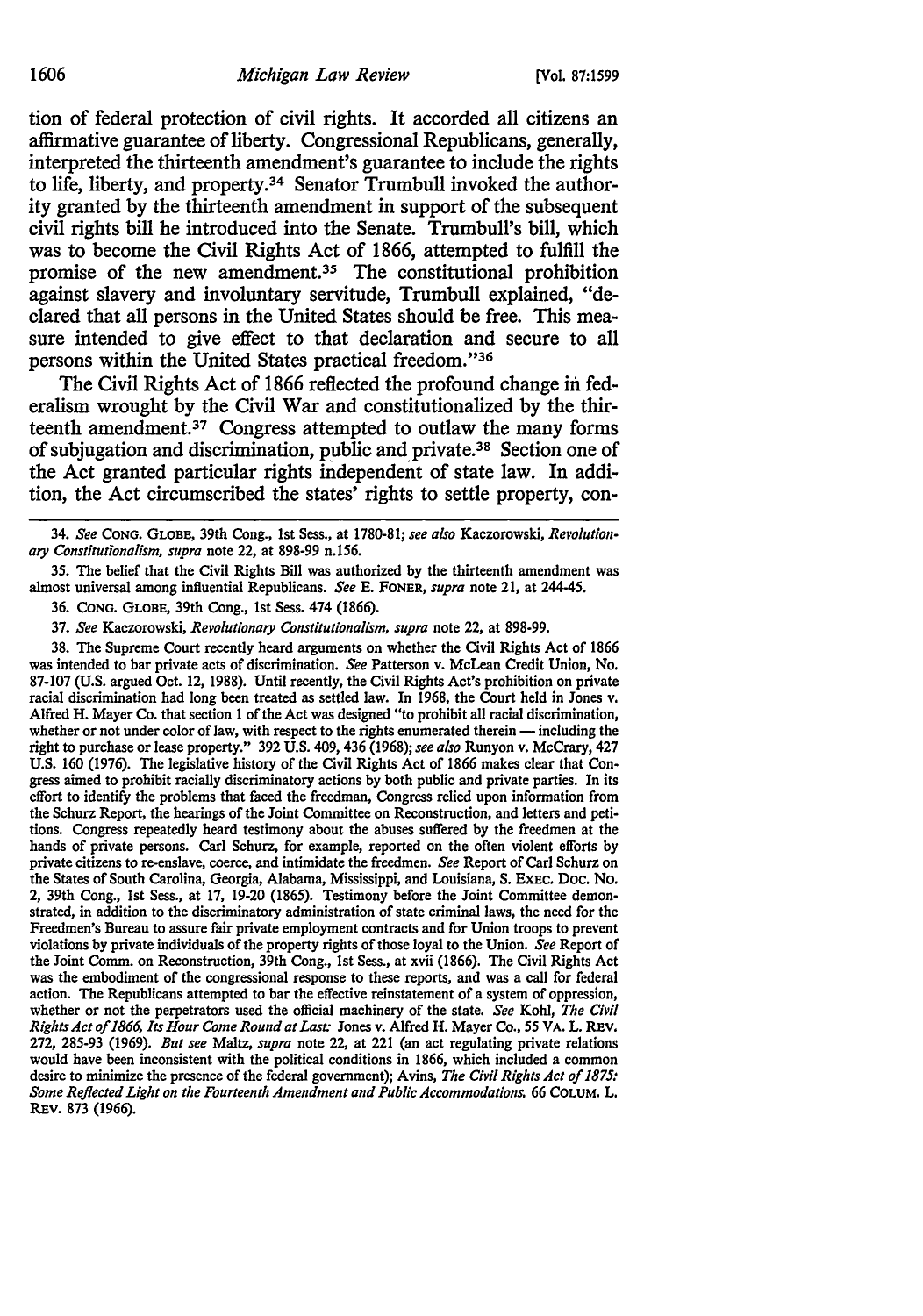tract, and some criminal disputes when such arrangements contravened statutory stricture.<sup>39</sup> Congress enumerated the rights of freedom and created a cause of action in federal court for their enforcement. 40 Thus, the Civil Rights Act of 1866 is evidence of the revolutionary nature of the thirteenth amendment. As this implementing legislation makes clear, the framers believed the amendment would sanction a dramatic change in federal-state relations.41 As Trumbull said in December 1865, "I consider that under the constitutional amendment Congress is bound to see that freedom is in fact secured to every person throughout the land  $\dots$ ."<sup>42</sup>

Fearing a repeal of the Civil Rights Act, or an attack on its constitutionality, 43 congressional Republicans sought to reaffirm explicitly the grant of authority to the federal government and the guarantee of liberty to all citizens.44 The fourteenth amendment was designed to make certain the constitutionality of the Civil Rights Act, regardless of pre-war federalism and doctrines of states' rights. When Congress acted on the fourteenth amendment, it intended to address the overwhelming need for federal protection of the freedmen's rights. The mandate of the fourteenth amendment was clear: citizens were entitled to equality before the law and the national government was charged with civil rights enforcement. 45

The fourteenth amendment inscribed into the Constitution the post-war transformation of federalism. Republicans translated info constitutional law a conception of national citizenship which included rights the states could not abridge.46 Henceforth, the states were required to respect the fundamental rights of all citizens,<sup>47</sup> provide due process,48 and accord the equal protection of the laws. The fourteenth

41. *See generally* E. FONER, *supra* note 21, at 244-45.

42. CONG. GLOBE, 39th Cong., 1st Sess., at 77 (1866). For a fuller discussion of the congressional debates over the legislation intended to implement the thirteenth amendment, see J. TEN-BROEK, *supra* note 22, at 174-97.

43. The framers of the fourteenth amendment were concerned that courts would restrictively interpret the thirteenth amendment to include only the abolition of slavery, eliminating authorization for the protection necessary to give meaning to freedom. *See* Kaczorowski, *Revolutionary Constitutionalism, supra* note 22, at 910.

44. *See* J. TENBROEK, *supra* note 22, at 201; Kaczorowski, *Revolutionary Constitutionalism, supra* note 22, at 910-11; E. FONER, *supra* note 21, at 253, 257.

45. *See* E. FoNER, *supra* note 21, at 256-57.

46. *See id.* at 258; *see also* J. TENBROEK, *supra* note 22, at 94-115 (development of paramount national citizenship in abolitionist theory).

47. For a discussion of which rights the framers believed were fundamental to citizenship, see Kaczorowski, *Revolutionary Constitutionalism, supra* note 22, at 913-37; J. TENBROEK, *supra*  note 22, at 201-39.

48. The Supreme Court has held that the fourteenth amendment due process clause incorporates most of the Bill of Rights. For recent additions to the debate over incorporation, see Curtis,

<sup>39.</sup> *See* H. HYMAN, *supra* note 22, at 449 (the novelty of Reconstruction was "in the admission of a national role in intrastate rights protections").

<sup>40.</sup> Section three of the Act, 14 U.S. Stat. 27 (1866), conferred jurisdiction on the federal courts to enforce section one rights.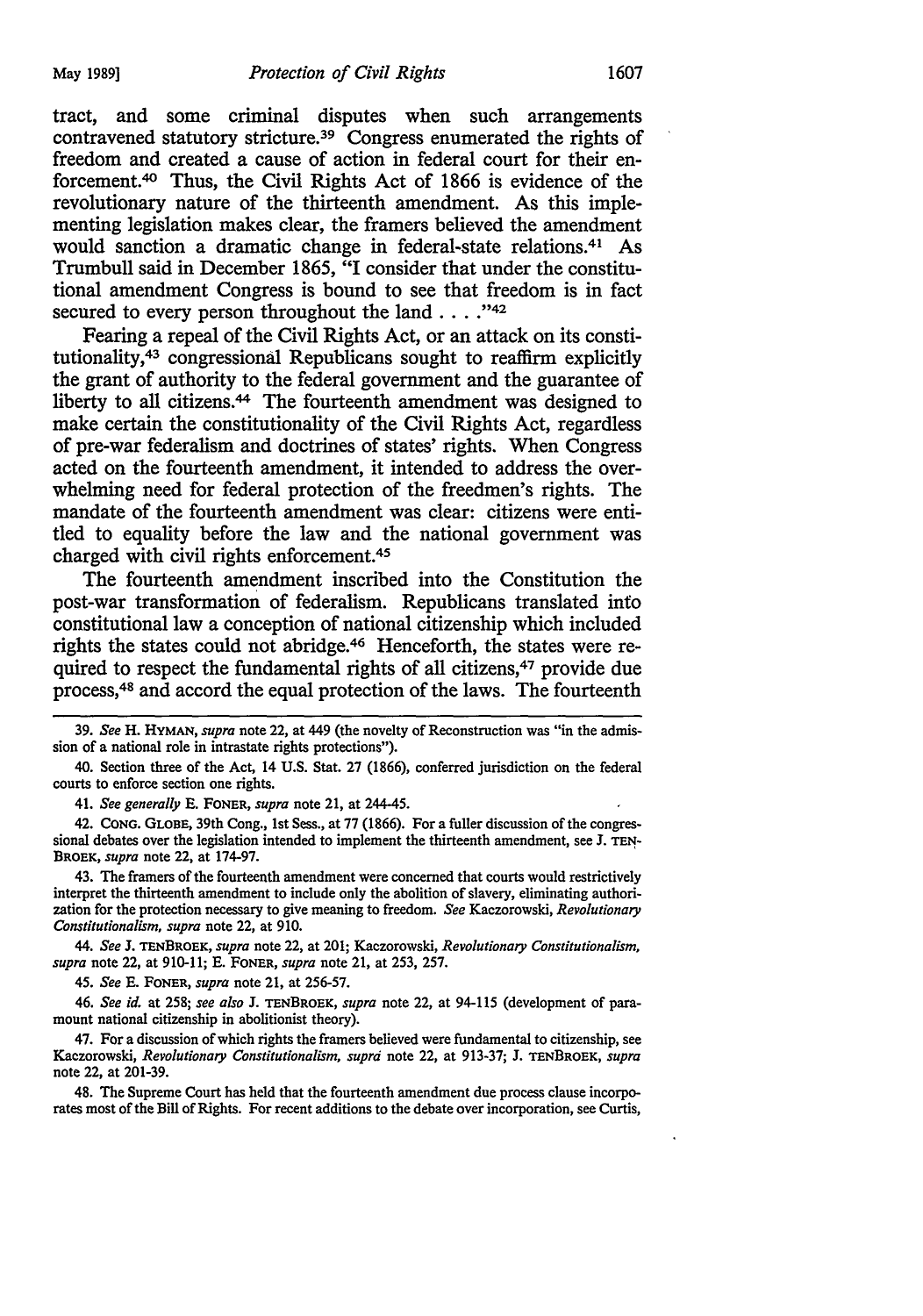amendment made the branches of the federal government directly responsible for ensuring, protecting, and vindicating the civil rights guaranteed to individuals. The enabling clause conferred upon Congress the authority to enforce the rights secured.49 As Representative John A. Bingham of Ohio succinctly declared, "the powers of the States have been limited and the powers of Congress extended."50 Yet this provision constituted more than mere authorization. It was a mandate to enforce the amendment. While voluntary compliance by states and private actors was to be encouraged, and was to some extent expected, the framers deemed federal protection necessary to give real meaning to the amendment's guarantees.<sup>51</sup> An 1874 speech by John Mercer Langston made manifest expectations raised by guarantees of federal protection: "I would justify the claim of the colored American to complete equality of rights and privileges upon well considered and accepted principles of law," Langston said. The Reconstruction amendments to the Constitution, he continued, "are national utterances which not only recognize, but sustain and perpetuate our freedom and rights."52

### B. *Fulfillment of the Mandate*

One century ago, in the waning days of Reconstruction, Frederick Douglass denounced the federal government for abandoning its obligation to protect the rights of federal citizenship. 53 He assailed the claim that constitutional limitations on the powers of the federal government required abdication of the responsibility to enforce civil rights to the states. If the general government had the power to grant citizenship and the ability to extend the franchise, Douglass argued, it also had the right to protect that citizenship and to safeguard the exercise of that franchise. Douglass declared: "If it has this right, and refuses to

- 50. *Quoted in* E. FONER, *supra* note 21, at 258.
- 51. *See* E. FONER, *supra* note 21, at 259.

53. Douglass, *I Denounce the So-Called Emancipation as a Stupendous Fraud,* in 1 THE VOICE OF BLACK AMERICA, *supra* note 25, at 562.

*The Fourteenth Amendment and the Bill of Rights,* 14 CONN. L. REv. 237 (1982) (argument for incorporation); Berger, *Incorporation of the Bill of Rights: A Reply to Michael Curtis' Response,*  44 OHIO ST. L.J. 1 (1983).

<sup>49.</sup> U.S. CONST. amend. XIV, § 5; *see* Katzenbach v. Morgan, 384 U.S. 641, 648, 650 (1966) (quoting *Ex parte* Virginia 100 U.S. 339, 345-46 (1880)).

<sup>52.</sup> Langston, *Equality Before the Law,* in 1 THE VOICE OF BLACK AMERICA, *supra* note 25, at 442, 446. The fifteenth amendment was the third constitutional change during Reconstruc· tion intended to empower the federal government to sweep away the system of involuntary servi· tude and its vestiges. Approved by Congress in 1869 and ratified one year later, the fifteenth amendment prohibited federal and state government entities from denying any citizen the right to vote on account of race. Once again, Congress was explicitly authorized to enact implementing legislation. U.S. CONST. amend. XV, § 2. With the addition of the fifteenth amendment, the Constitution guaranteed that no person would be denied registration or turned away from the ballot box because of racial discrimination. The founders pledged that this promise would be enforced by the instrumentalities of the federal government.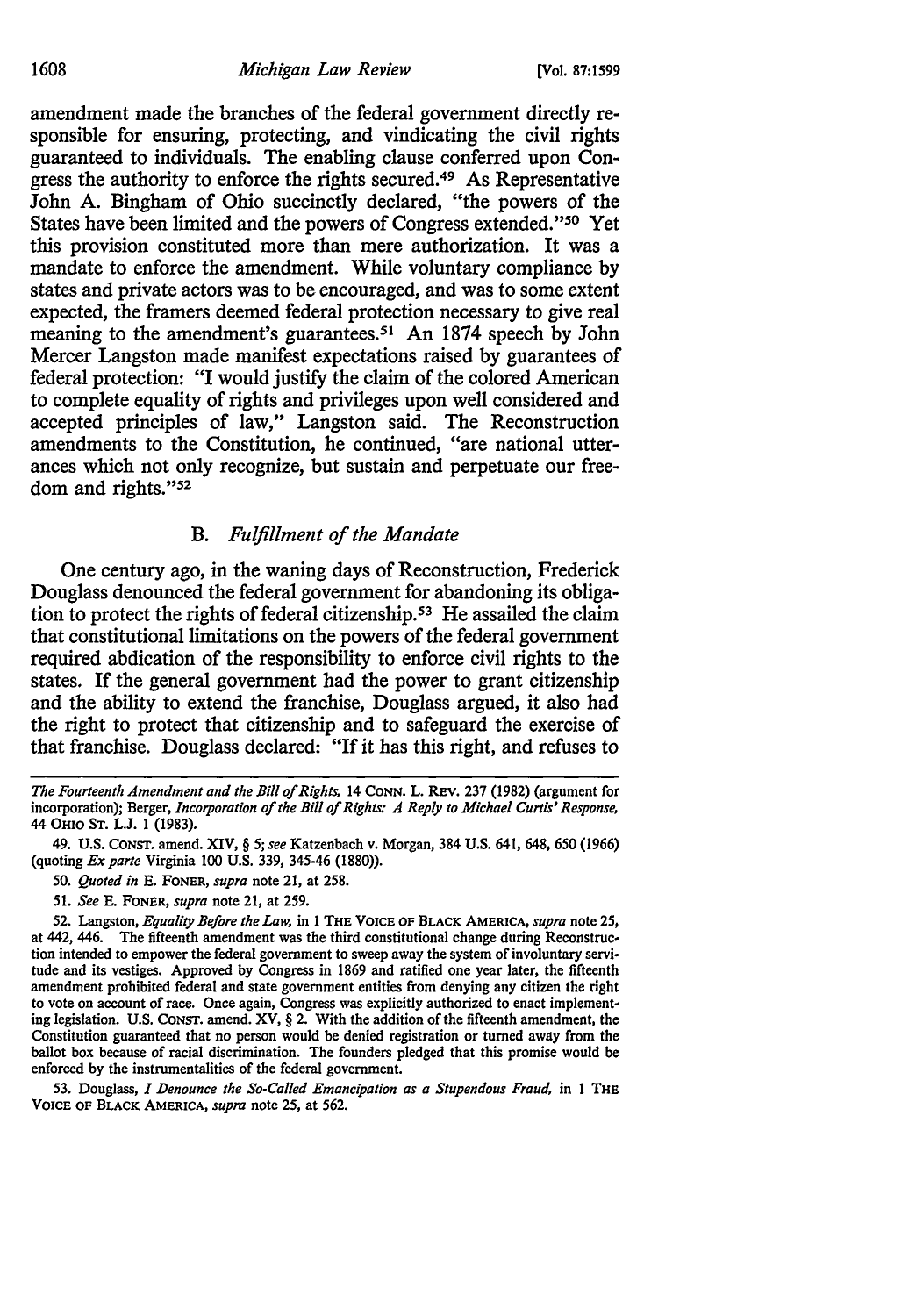exercise it, it is a traitor to the citizen. If it has not this right, it is destitute of the fundamental quality of a government.  $\ldots$ <sup>354</sup> Nevertheless, the narrow construction of federalism adopted in the aftermath of Reconstruction and maintained well into the twentieth century denied the federal government the powers necessary to protect basic civil rights. 55

Efforts to remove racial discrimination and interwoven problems of caste from American life have often been thwarted. The collapse of Reconstruction in 1876 gave rise to decades of racial violence, segregation, and unrestrained discrimination. During this period, state and local authorities not only sanctioned but also engaged in the use of force for purposes of racial control. 56 Congress and successive administrations ignored pleas for enforcement of constitutional guarantees.<sup>57</sup> Beginning with the *Slaughter-House Cases,* 58 the Supreme Court nullified or effectively curtailed many of the civil rights the Reconstruction Republicans thought they had secured.<sup>59</sup> For many years the federal

*SS.* For an account of the post-Reconstruction abandonment of civil rights, see R. LoGAN, THE BETRAYAL OF THE NEGRO 19S-241 (1965).

The Supreme Court restricted legislative jurisdiction over and judicial protection of civil rights by adopting narrow positions in each of two interpretive debates: (1) Answering the questions *which rights* the fourteenth amendment protected, the Court held in the *Slaughter-House Cases* that only those rights owing their existence to the federal government were in the purview of the amendment; 83 U.S. (16 Wall.) 36 (1872); (2) Attempting to define *the reach* of federal protection under the fourteenth amendment, the Court imposed a state action requirement for the application of fourteenth amendment protection; The Civil Rights Cases, 109 U.S. 3 (1883). For discussion of new evidence that the framers of the Reconstruction amendments intended to grant Congress authority to protect fundamental rights regardless of the source of the infringement, see Kaczorowski, *Revolutionary Constitutionalism, supra* note 22, at 869. For support of the state action theory, see Avins, *Federal Power to Punish Individual Crimes Under the Fourteenth Amendment: The Original Understanding,* 43 NOTRE DAME LAW. 317 (1968).

56. In the opening pages of the book, Belknap recounts the horrible history of post-Reconstruction racial violence and government complicity. Pp. 1-26.

57. *See generally* R. LoGAN, *supra* note 55, at 23-105; M. BERRY, *supra* note 4, at 103-37. Even during the nadir of federal enforcement, advocates of civil rights looked with hope and expectation to the promise of federal protection. Calling for federal remedies for lynching in 1909, Ida Wells-Barnett stated, "Let us undertake the work of making the 'law of the land' effective and supreme upon every foot of American soil — a shield to the innocent; and to the guilty, punishment swift and sure." Wells-Barnett, *Lynching, Our National Crime,* in 2 THE VOICE OF BLACK AMERICA, *supra* note 25, at 71, 75.

58. 83 U.S. (16 Wall.) 36 (1873).

*S9. See, e.g.,* United States v. Reese, 92 U.S. 214 (1876) (invalidating§§ 3 and 4 of the Civil Rights Enforcement Act of 1876); United States v. Cruikshank, 92 U.S. 542 (1876) (restricting reach of§ 6 of Civil Rights Enforcement Act of 1870); Hall v. DeCuir, *9S* U.S. 485 (1878) (invalidating Louisiana anti-discrimination statute); United States v. Harris, 106 U.S. 629 (1882) (striking down penalties imposed by Ku Klux Klan Act of 1871); The Civil Rights Cases, 109 U.S. 3 (1883) (invalidating§§ 1and2 of the Civil Rights Act of 1875); Gibson v. Mississippi, 162 U.S. 565 (1896) (limiting protection against discriminatory exclusion from jury service); Plessy v. Ferguson, 163 U.S. 537 (1896) (upholding "separate but equal" public facilities); Williams v. Mississippi, 170 U.S. 213 (1898) (jury service); Cummings v. Richmond County Bd. of Educ., 175 U.S. 528 (1899) (refusal to reconsider *Plessy). See generally* H. HYMAN & W. WIECEK, *supra* note 24, at 474-78, 487-89, 495-97, 500-06; R. KACZOROWSKI, *supra* note 22, at 143-59; R. LoGAN, *supra* note 55, at 105-25.

S4. *Id.*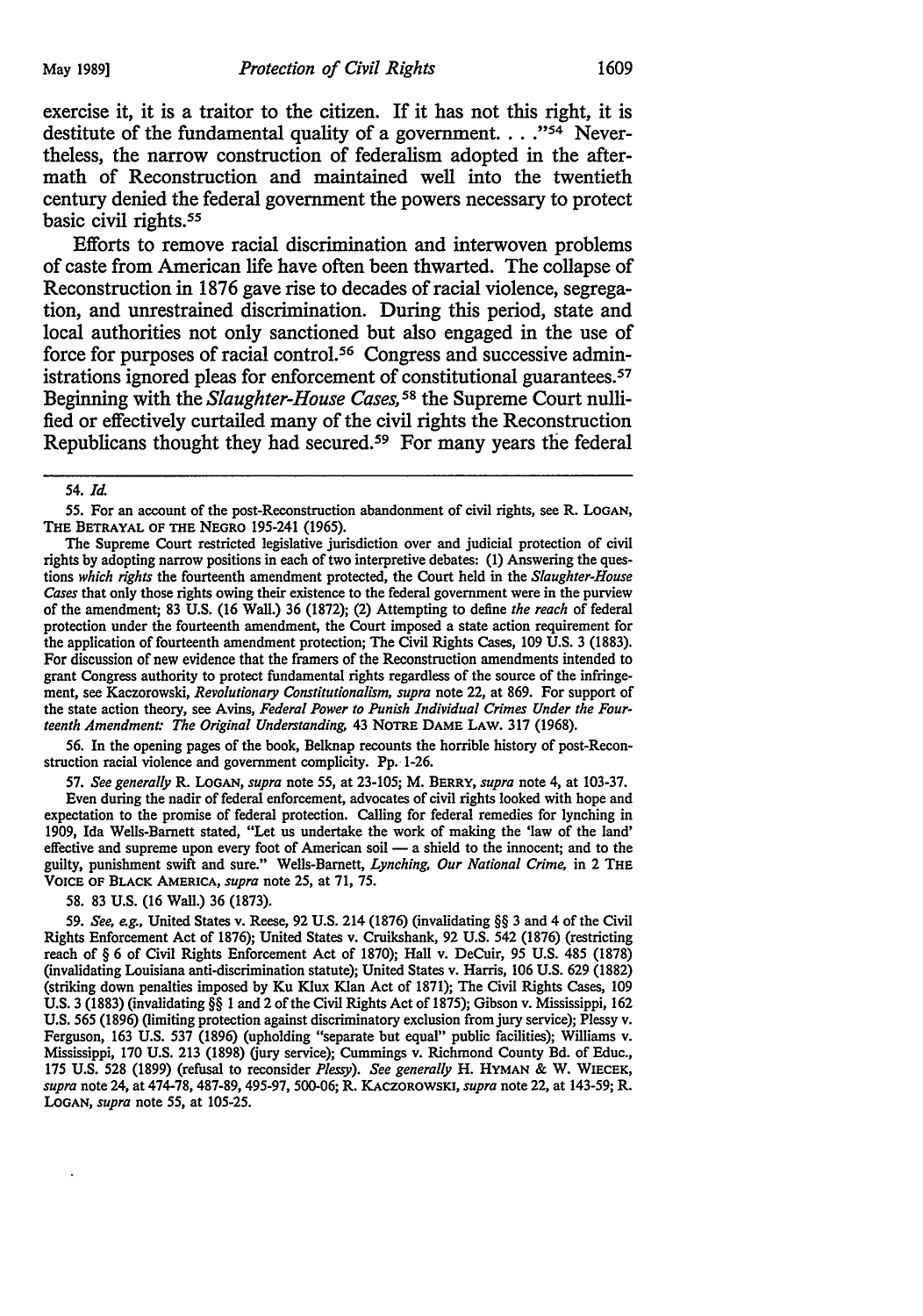government forsook its obligation to enforce constitutional rights. The government's failure to exercise the authority conferred by the Reconstruction amendments contributed to the growth and entrenchment of segregation, discrimination, and inequality, and permitted unrestrained racial violence.

In the 1930s, the all-out assault on segregation and racial discrimination began.<sup>60</sup> Increased legal pressure, acts of civil disobedience, and a changing national climate provided the impetus for federal action. 61 Civil rights organizations and individuals, working through the courts and participating in political demonstrations, began to break down barriers to the free exercise of the franchise, fair employment, and the desegregation of educational and other institutions. In *Brown v. Board of Education,* 62 the Supreme Court declared segregated schools unconstitutional under the fourteenth amendment, thereby heralding a new era of constitutional interpretation. *Brown*  indicated the Court's willingness to recognize and enforce the constitutional guarantees of the fourteenth amendment. Regrettably, Justice Department officials in the aftermath of *Brown* relied on local law enforcement for the protection of constitutional rights even when it was clear that local authorities would fail to demand compliance.<sup>63</sup> The policy of patient trust in local institutions was not ultimately vindicated. Racial violence in the South — bombings, murders, and acts of arson intended to prevent the exercise of constitutional rights - was tragic evidence of the injuries suffered by the practice of noninterven.:

63. Judicial recognition of constitutional guarantees placed ultimate responsibility for civil rights enforcement with the three branches of the federal government. As Belknap describes, however, the Justice Department in the Eisenhower administration failed to fulfill its enforcement obligation, even resisting intervention when state and local authorities openly defied federal court orders. Pp. 26-40. Justice Department officials claimed they lacked authority to become more involved in civil rights enforcement and to combat anti-civil rights violence. Civil rights legislation, officials said, was necessary to empower the executive department to protect constitu· tional rights. Pp. 40-44. Nevertheless, after *Brown,* the executive branch of the federal govern· ment, charged with the responsibility to carry out the law of the land, was once again obliged to protect rights guaranteed during Reconstruction and now recognized by the Court.

In 1964 Burke Marshall finally acknowledged that state repudiation of and resistance to fed· era! court orders necessitated federal enforcement activities. In *Federalism and Civil Rights,*  Marshall recounted the historical development of the caste system in the South in the aftermath of Reconstruction. B. MARSHALL, *supra* note 12, at 51. He recalled that the Supreme Court's unequivocal declaration that Jim Crow was unconstitutional had been met with no general com· pliance. Marshall noted that the federal government is invested with the responsibility above all to ensure that none are indifferent to federal law and that court orders are enforced. Obstruction of federal law by the states required federal action. In order for the executive to enforce civil rights laws, Marshall concluded, "it is necessary to create again, by statute, federal rights and federal remedies, in a new effort to rid the nation of discriminatory practices." *Id.* at 83. For Marshall's account of the constitutional dilemma facing the Justice Department, see *supra* notes 14-17 and accompanying text.

<sup>60.</sup> For a narrative of the development of the legal attack on Jim Crow, see R. KLUGER, SIMPLE JUSTICE (1976).

<sup>61.</sup> *See* M. BERRY, *supra* note 4, at 175-239.

<sup>62. 347</sup> U.S. 483 (1954).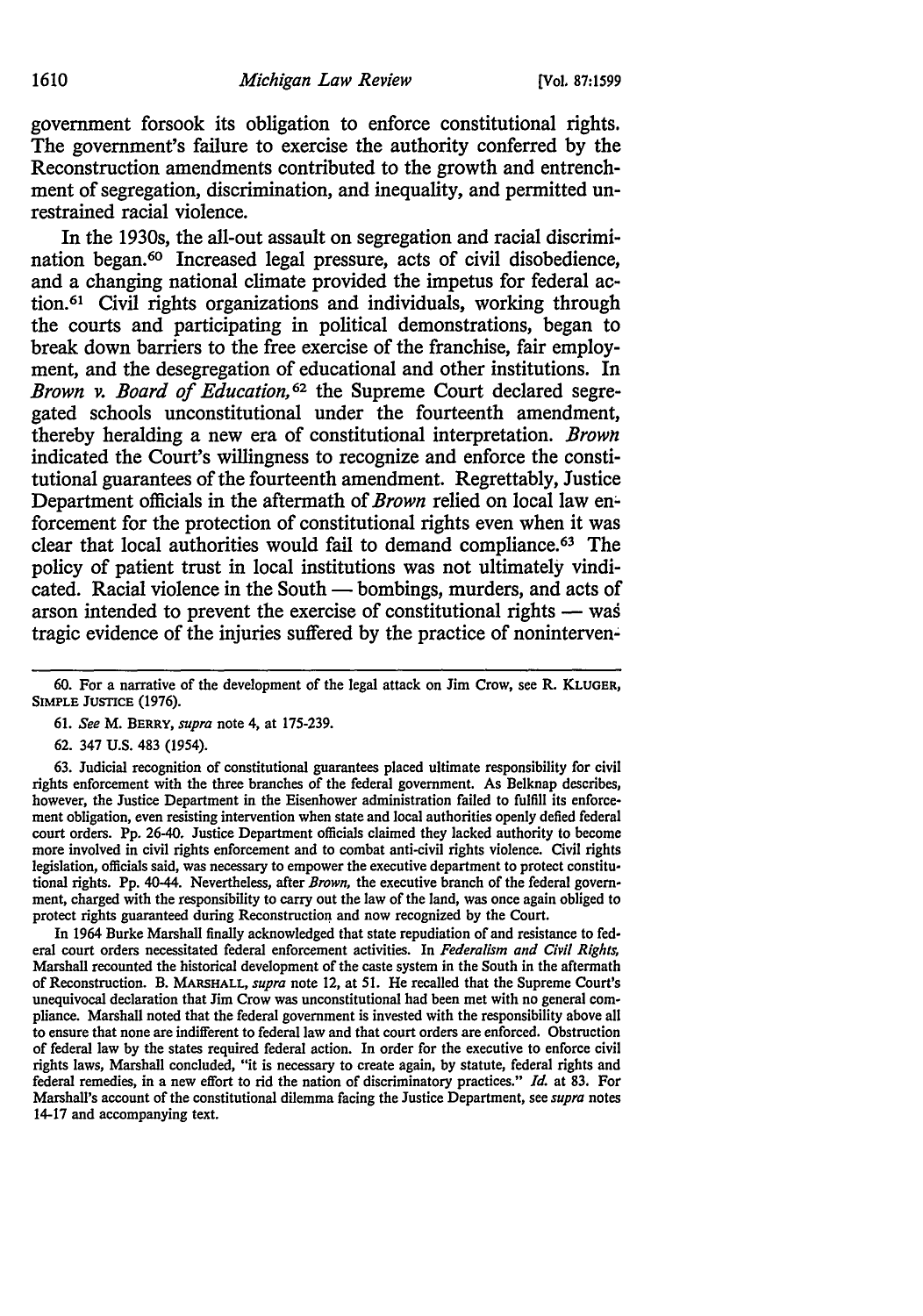tion. Justice Department prosecutions in the *Price* 64 and *Guest* <sup>65</sup> cases demonstrated a greater executive commitment to battling at least the most virulent methods used to deprive citizens of their rights.<sup>66</sup> By the mid-1960s, Congress, too, began to accept its responsibility to safeguard the rights secured by the thirteenth, fourteenth, and fifteenth amendments. The Civil Rights Acts of 1964 and 1968, the Voting Rights Act of 1965, and the Fair Housing Act of 1968 moved the country closer to the promise of equality. .

At the end of *Federal Law and Southern Order,* Belknap concludes, "The federal response to anti-civil rights violence was not too little, but it did come too late."67 However, evidence that federal action was sufficient is unconvincing. While Congress, the executive branch, and the courts took steps to protect the exercise of constitutional rights against flagrant and some subtle forms of invasion, 68 the constitutional mandate to ensure the rights of citizenship is still unfulfilled. Society is moving toward a deeper appreciation for the great promise of equality and the flexibility of the system of federalism, yet protection of civil rights remains inadequate. Indeed, gains made in the 1960s and 1970s in assuring equal rights for members of minority groups and for the disadvantaged in our society have been threatened in the past decade. 69 The nation has experienced a retrenchment. The Justice Department today fights to dismantle affirmative action policies and school desegregation programs, rather than targeting discrimination and inequality.70 Unfortunately, efforts to curtail and even reverse civil rights progress have already met with some success. <sup>71</sup>

66. In addition, decisions in the two cases strengthened the two federal civil rights laws at issue, 18 U.S.C. § 241 (1964) (punishing conspiracies to deprive citizens of their rights) and 18 U.S.C. § 242 (1964) (punishing deprivation of rights under color of law). Pp. 159-82.

67. P. 250. Here Belknap is once again unclear as to whether or not he believes that constitutional principles of federalism limited the power of the national government. If the federal government possessed the authority to intervene and protect against anti-civil rights violence, earlier Justice Department reliance on state and local law enforcement cannot be exonerated on constitutional grounds.

68. As Belknap states, "Extralegal violence against blacks was a bulwark of the southern system of white supremacy, and even those white southerners who refrained from such conduct themselves were disinclined to punish those who did engage in it" P. 1. Just as racial violence is inextricably bound to the larger system of oppression to which it contributes, the federal response to lynching and physical forms of civil rights violations should be viewed in the context of federal protection of civil rights generally. Steps taken to check racial violence, however helpful in preventing immediate harm to the person, are inadequate if they merely alter the type of discrimination suffered and fail to address the underlying problems of inequality and racial intolerance.

69. Swinton, *Economic Status of Blacks, 1987,* in THE STATE OF BLACK AMERICA 1988, 130 (1988).

70. *See* N. AMAKER, CIVIL RIGHTS AND THE REAGAN ADMINISTRATION (1988); Chambers, *The Law and Black Americans: Retreat from Civil Rights,* in THE STATE OF BLACK AMERICA 1987, at 15 (1987); CITizENS' COMMISSION ON CIVIL RIGHTS, THE NATION INDIVIS-IBLE: THE CIVIL RIGHTS CHALLENGE FOR THE 1990s (1989).

71. *See, e.g.,* Washington v. Davis, 426 U.S. 229 (1976) (establishing "intent" standard for

<sup>64.</sup> United States v. Price, 383 U.S. 787 (1966).

<sup>65.</sup> United States v. Guest, 383 U.S. 745 (1966).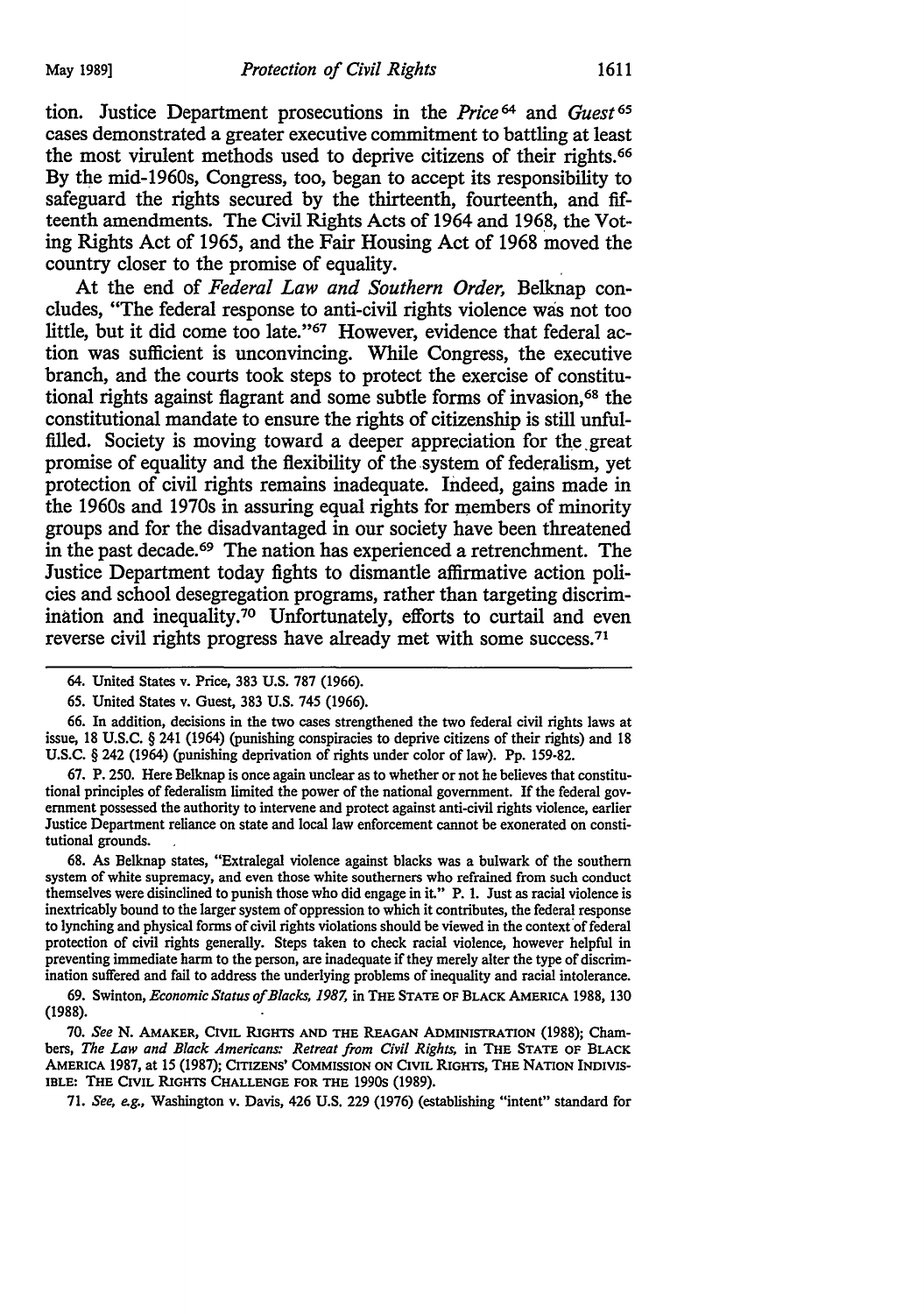Tragically, minorities still suffer the effects of centuries of racial subjugation. The United States remains scarred by economic and social inequality based on race. Racial isolation, impoverishment, limited opportunity, and inferior education, medical care, and housing compromise the lives of black Americans today. Even a quick scan of the facts reveals unconscionable inequity. For example, a child's quality of life all too often correlates with the race of his or her parents. Compared to white children, black children are approximately twice as likely to be born prematurely, live in substandard housing, and die within the first year of life.<sup>72</sup> Over forty percent of black children live below the poverty line.<sup>73</sup> Indeed, poverty increased significantly over the last decade due in part to the increased number of poor families receiving little or no government assistance. 74

It is disgraceful that from the moment of birth so many minority citizens are met by the grim realities of poverty, $75$  isolation $76$  and diminished opportunity.<sup>77</sup> Indeed, America still falls short of offering equal educational and employment opportunities. Illiteracy plagues the disadvantaged. 78 Black students who complete high school are

equal protection analysis); Mccleskey v. Kemp, 481 U.S. 279 (1987) (finding a study showing racial disparity in the imposition of the death penalty insufficient to show unconstitutional discrimination); City of Richmond v. J.A. Croson Co., 109 S.Ct. 706 (1989) (invalidating Minority Business Utilization Plan).

72. *See* CHILDRENS' DEFENSE FUND, KEY FACTS (1986). In 1985, the mortality rate of black infants was a shocking 18.2 deaths per 1000 live births; the rate for Whites was 9.3. U.S. BUREAU OF THE CENSUS, STATISTICAL ABsrRACT OF THE UNITED STATES: 1988, at 75, 76 (1987) [hereinafter STATISTICAL ABsrRACT].

In addition, black children are more than two times as likely to be born to teenage mothers, suffer low birth weight, and lose their mothers during childbirth. The maternal mortality rate for black mothers rose to 20.4 per 100,000 live births in 1985, the most recent year for which statistics are available. *Id.* at 62, 63, 75. Significantly, black mothers are more than twice as likely to receive late or no prenatal care. In fact, black Americans visit physicians less frequently than Whites generally. *Id.* at *95.* 

73. *Id.* at 435. A disproportionately high percentage of Hispanic children, 37.1 in 1986, are also in poverty. *Id.* 

74. S. DANZIGER, *Recent Trends in Poverty and the Antipoverty Effectiveness of Income Transfers,* in THE DISTRIBUTIONAL IMPACT OF PUBLIC POLICIES 33, 41 (S. Danziger & K. Portnoy eds. 1988); *see also* s. DANZIGER & D. WEINBERG, FIGHTING POVERTY: WHAT WORKS AND WHAT DOESN'T (1986).

75. Black Americans are disproportionately subjected to the horrors of crime. Black citizens are more likely to be victimized not only by crimes against the person, but also by burglary and larceny. Black males are almost six times more likely to die by homicide than are their white counterparts. Black females are more likely to be victims of homicide than white males, and more than three times more likely than white females. STATISTICAL ABSTRACT, *supra* note 72, at 81, 160, 163.

76. Racial isolation remains a prevalent condition in the 1980s. Notably, two of every three minority students at the elementary and secondary levels attend schools in which minorities account for more than fifty percent of the student body. U.S. BUREAU OF THE CENSUS, STATIS-TICAL ABSTRACT OF THE UNITED STATES: 1985, at 132 (1984).

77. The average life expectancy at birth for Whites is 5.8 years longer than for Blacks. In 1986, the life expectancy at birth of white females was 78.9 years; of black females, 73.6; of white males, 72.0; and of black males, 65.5. STATISTICAL ABSTRACT, *supra* note 72, at 70.

78. Approximately forty percent of minority youths are said to be functionally illiterate. *See*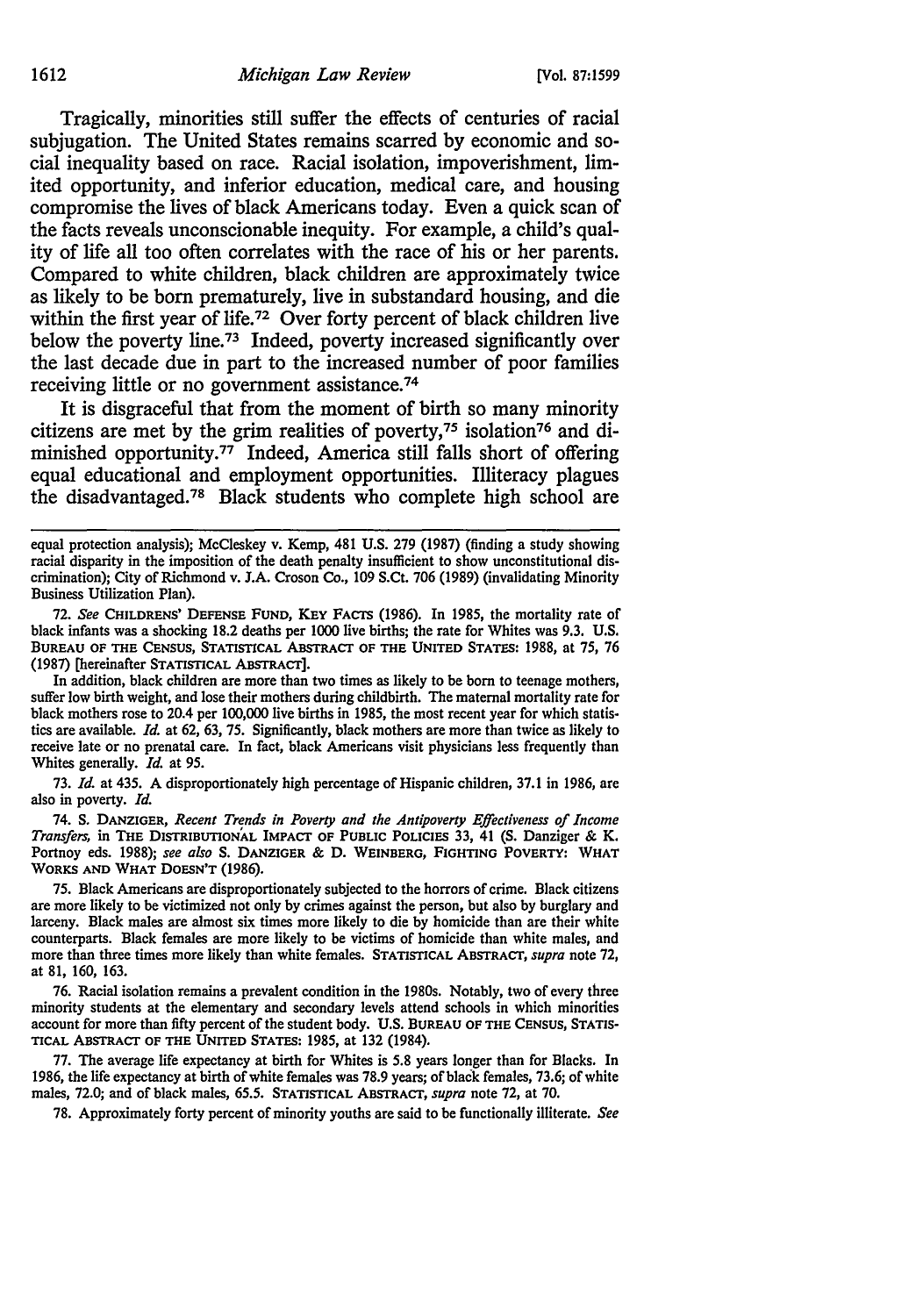less likely to enroll in college<sup>79</sup> or to be employed.<sup>80</sup> Unacceptably high unemployment rates worsen the already discouraging outlook for black youth.<sup>81</sup> Disproportionately high unemployment afflicts even those who have beaten the odds by completing four or more years of college. 82 For many of those struggling to overcome the obstacles, the promise of equality seems illusory. s3

Although inequity is still embedded in the societal structure of this nation, civil rights laws have eroded the forces of discrimination. As Belknap is quick to emphasize, most Americans no longer countenance flagrant racial violence (pp. 229, 248-50). Black Americans have toppled racial barriers, creating access to educational institutions, employment opportunities, and the political arena. There have been numerous, hard-earned victories. Successes have resulted from civil rights activism, litigation, and the enactment and enforcement of federal and state civil rights Jaws. The dramatic increase in the number of black elected officials across the country is one notable example. Yet despite these advances, Blacks still hold fewer than 1.5 percent of elective offices in the United States, 84 and analysts caution that the rate of growth in the number of Blacks elected to office has substantially slowed.<sup>85</sup>

These conditions cry out for action by the federal government. They plead for reexamination of programs, policies, and procedures by the Congress, the executive branch, and the judiciary to ensure that all citizens are treated fairly and have an equal chance to life. Recent government civil rights policies dominated by principles of self-help and voluntary compliance have exacerbated rather than improved the problem. They threaten the limited economic gains made by Blacks during the 1960s and 1970s and have contributed to the deterioration of opportunities in housing and education. 86 In order for progress to

79. STATISTICAL ABSTRACT, *supra* note 72, at 140.

80. *Id.* at 139.

81. More than one-third of black teenagers in the labor force are unemployed. The overall civilian unemployment rate for Blacks is double that for Whites. *Id.* at 37, 365, 381. Inequities in job classification and pay scale levels, as well as assets, should also be taken into account. *See id.* at 365-67, 430, 482. Individual, family, and household income levels are marked by considerable disparity. In 1986, for example, the per capita money income of \$7207 for Blacks contrasted sharply with that for Whites, \$12,352. *See id.* at 37, 394, 422-23, 425-27, 429-30, 432.

82. The unemployment rate for Blacks who completed at least four years of college is more than twice that for Whites. *Id.* at 382.

83. As John Jacob of the National Urban League commented, "black teenagers ... see the dream did not work for their kin and have no reason to believe that it will work for them." Jacob, *An Overview of Black America in 1985,* in THE STATE OF BLACK AMERICA 1986, at i.

84. JOINT CENTER FOR POLITICAL STUDIES, BLACK ELECTED OFFICIALS: A NATIONAL ROSTER 1 (1986).

85. *Id.* at 1, 5.

86. *See* Swinton, *supra* note 69.

N. Francis, *Equity and Excellence in Education,* in AssOCIATION OF BLACK FOUNDATION EX-ECUTIVES CONFERENCE PROCEEDINGS 73 (1985).